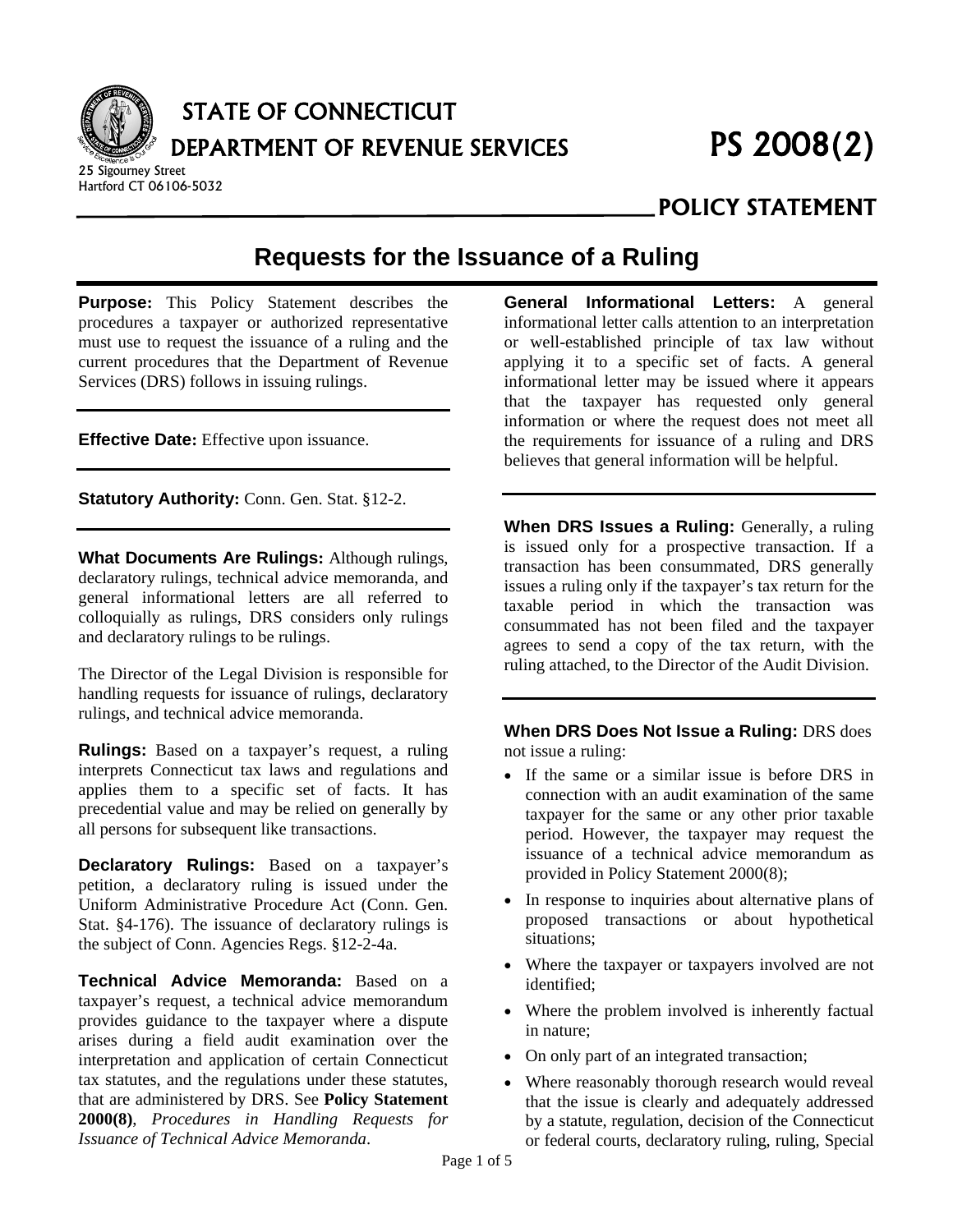Notice, Policy Statement, Informational Publication, Announcement, or tax return instructions issued by DRS;

- Where a business makes a ruling request or where a tax practitioner (such as a certified public accountant, public accountant, enrolled agent, or attorney) makes the ruling request on behalf of a client (irrespective of whether the client is a business) and no analysis and conclusion is provided as required. See *What a Ruling Request Must Contain* below;
- Where other forms of written determination are deemed more appropriate; **or**
- Wherever DRS, in its discretion, deems it inadvisable.

If a taxpayer is notified of a pending audit examination by DRS before a ruling is issued, the taxpayer must agree to give prompt notification to the Legal Division about the pending audit examination and to the revenue examiner about the pending ruling request.

**What a Ruling Request Must Contain:** A ruling request must be submitted in the form prescribed below. A properly completed ruling request contains: (1) a **Statement of Facts**, (2) an **Issue Statement**, (3) an **Analysis** (in the case of requests by businesses or tax professionals), (4) a **Document List**, (5) a **Document Appendix**, and (6) a properly completed **Form LGL-006**, *Request for Issuance of a Ruling* (Rev. 9/97 or later).

- The **Statement of Facts** must contain all relevant facts about the transaction. These facts include names, addresses, taxpayer registration numbers, and employer identification or social security numbers of all interested parties; a full and precise statement of the business reasons for the transaction; and a carefully detailed description of the transaction. Relevant facts reflected in the documents submitted must be included in the description of the transaction and not merely incorporated by reference.
- The **Issue Statement** must contain a precise statement of the issue or issues to be resolved.
- The **Analysis** made by businesses or by tax practitioners on behalf of a client must contain a Statement of Law and an Analysis of Law as applied to the issue.
	- o The **Statement of Law** must contain a detailed and complete statement of relevant law. It should discuss the implications of any relevant legislation, court decisions, regulations, rulings, declaratory rulings, administrative

pronouncements, or tax return instructions the taxpayer finds either in accord with or contrary to the position advanced. If the taxpayer determines there are no contrary authorities, the taxpayer must make a statement to that effect.

- o The **Analysis of Law** must contain a detailed and complete discussion of the bearing of the relevant facts and legal authorities upon the issue or issues to be resolved. The analysis must also contain a conclusion about the taxpayer's views of the proper tax results of the transaction including any relevant authority for these views.
- The **Document List** must contain a list of all documents submitted with the ruling request.
- **Document Appendix:** The taxpayer must attach a true copy of all relevant documents, such as contracts, wills, deeds, agreements, or instruments, to the ruling request. Original documents should not be submitted because they become a part of the DRS file and are not returned.
- **Form LGL-006:** A properly completed Form LGL-006 must accompany the ruling request. It must be signed by an individual, but not by a tax practitioner, if any, who has personal knowledge of the facts and who must declare, under penalty of false statement and to the best of the individual's knowledge or belief, whether:
	- o The request involves a prospective (as opposed to consummated) transaction;
	- o The request involves an issue that is the same or similar to an issue being considered by DRS in an audit examination of the taxpayer; being protested to the DRS Appellate Division by the taxpayer; being litigated in the Connecticut courts by the taxpayer; or being considered by DRS in a claim for refund made by the taxpayer;
	- o The taxpayer is undergoing an audit examination by DRS on any issue or tax;
	- o The taxpayer has been notified by DRS about a pending audit examination;
	- o The request involves an issue that is clearly and adequately addressed by a statute, regulation or decision of the Connecticut or federal courts or by a declaratory ruling, ruling, Special Notice, Policy Statement, Informational Publication, Announcement, or tax return instructions issued by DRS;
	- o The taxpayer has previously been issued a ruling on the same or a similar issue by DRS; **and**
	- o The facts presented in the ruling request are true, correct, and complete.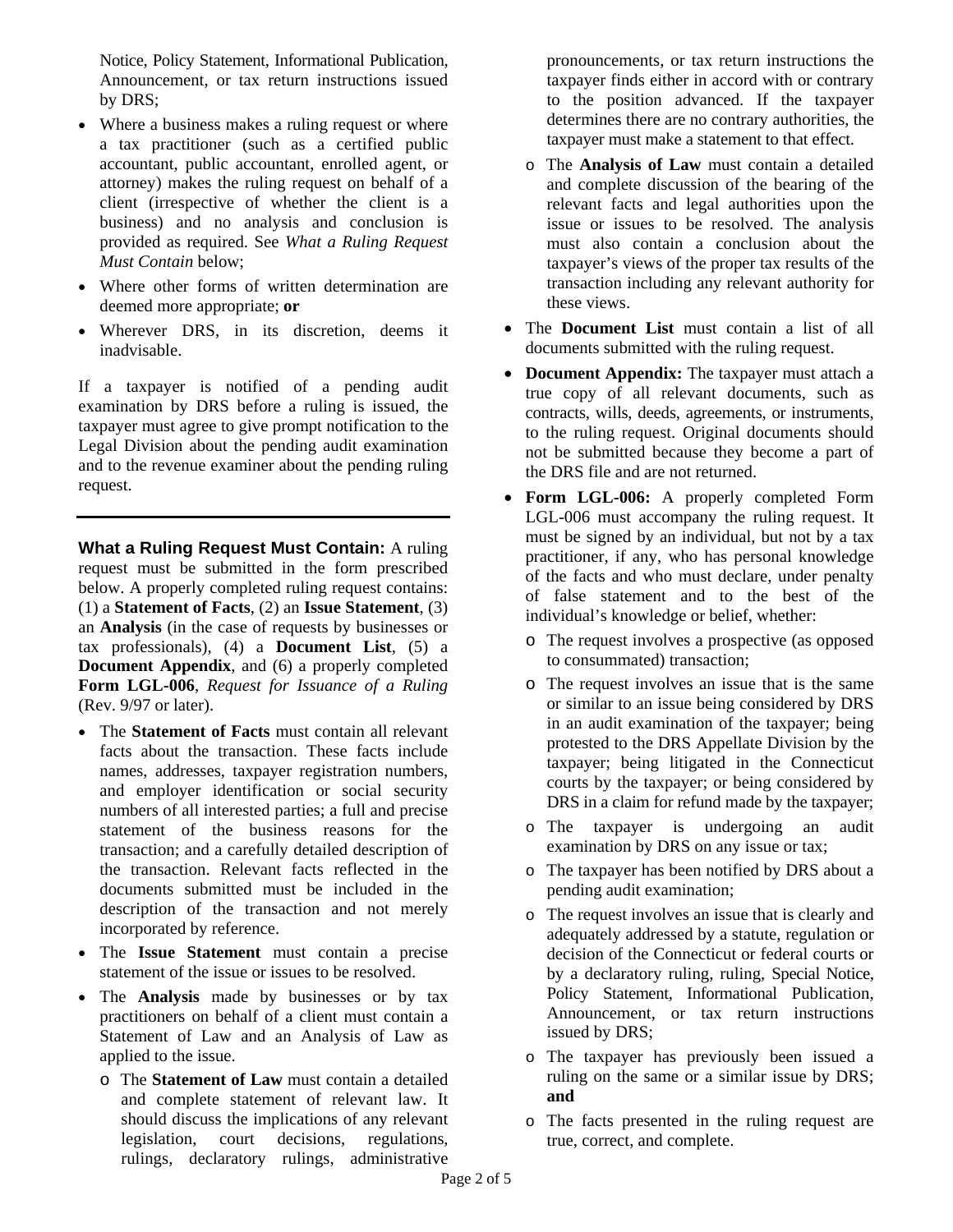Form LGL-006 must be signed by the following individuals. If the taxpayer is a:

- **Corporation:** A corporate officer who has legal authority to bind the taxpayer; a person designated by the board of directors or other governing body of the corporation; an officer or employee of the corporation upon written request signed by a principal officer of the corporation and attested by the secretary or other officer of the corporation; or a person who is authorized to receive or inspect the corporation's return or return information under I.R.C. §6103(e)(1)(D);
- **Partnership or limited liability company:** A member of the partnership or limited liability company during any part of the taxable period or periods to which the Statement of Facts pertains; **or**
- **Trust or estate:** A fiduciary of the trust or estate.

**Where to Send a Ruling Request:** Ruling requests, including a copy of all required documents, should be mailed to the Department of Revenue Services, 25 Sigourney Street, Hartford CT 06106-5032; Attention: Legal Division. Alternatively, ruling requests, including an electronic image of all required documents, may be emailed to: **legal.division@po.state.ct.us**.

**Processing Ruling Requests:** DRS will acknowledge receipt of a ruling request. If a request does not fully comply with the requirements set out in this policy statement, DRS will indicate by letter the requirements that have not been complied with. The person making the ruling request has 30 days from the date of the letter to complete the ruling request.

Rulings will generally be issued no later than 120 days following the receipt of a properly completed ruling request. Any modification of the ruling request restarts the 120-day period during which the ruling will be issued. The Legal Division may extend the 120-day period.

**Binding Effect of Rulings:** Except as discussed in this document and until a ruling is changed, a ruling represents the position of and is binding on DRS for: (1) a particular transaction, and subsequent like transactions, involving the persons identified as interested parties in the request for the ruling; and (2) other transactions involving persons other than those identified as interested parties in the request for the ruling. The other persons have the burden of establishing that the facts and circumstances involved

in their transactions are substantially the same and are not materially different from the facts and circumstances involved in the transaction on which the ruling is based.

For the taxpayer to which a ruling was originally issued or a person identified as an interested party in the request, a ruling is not binding on DRS if:

- There has been a misstatement or omission of material facts;
- The facts later developed are materially different from the facts on which the ruling was based;
- The applicable law or regulations have changed;
- A Connecticut or federal court has issued a decision on point;
- DRS has issued a declaratory ruling, ruling, administrative pronouncement, or return instruction on point; **or**
- The ruling originally was issued for a consummated transaction occurring in a taxable period for which a tax return had been filed.

For any other person, a ruling is not binding on DRS if the facts and circumstances involved in the other person's transactions are not substantially the same or are materially different from the facts and circumstances involved in the transaction on which a ruling is based.

**Effect of a Newly-Issued Ruling, Declaratory Ruling, or Administrative Pronouncement on Previously-Issued Rulings:** A ruling or declaratory ruling found to be partially or wholly erroneous, incomplete, unclear, obsolete, or otherwise not in accord with current DRS policy may be amplified, clarified, distinguished, modified, obsoleted, revoked, superseded, supplemented, or suspended. When a newly-issued ruling, declaratory ruling or administrative pronouncement expressly affects a previously-issued ruling or declaratory ruling, it is DRS policy to give effect **prospectively only** to the newly-issued ruling or declaratory ruling, whether or not the newly-issued ruling, declaratory ruling, or administrative pronouncement has an adverse tax consequence for taxpayers, to ensure similar treatment of all similarly situated taxpayers. A previously-issued ruling or declaratory ruling affected by a newly-issued ruling, declaratory ruling, or administrative pronouncement affords no protection for like transactions occurring after the date a newly-issued ruling, declaratory ruling, or administrative pronouncement is issued.

A previously-issued ruling or declaratory ruling may be: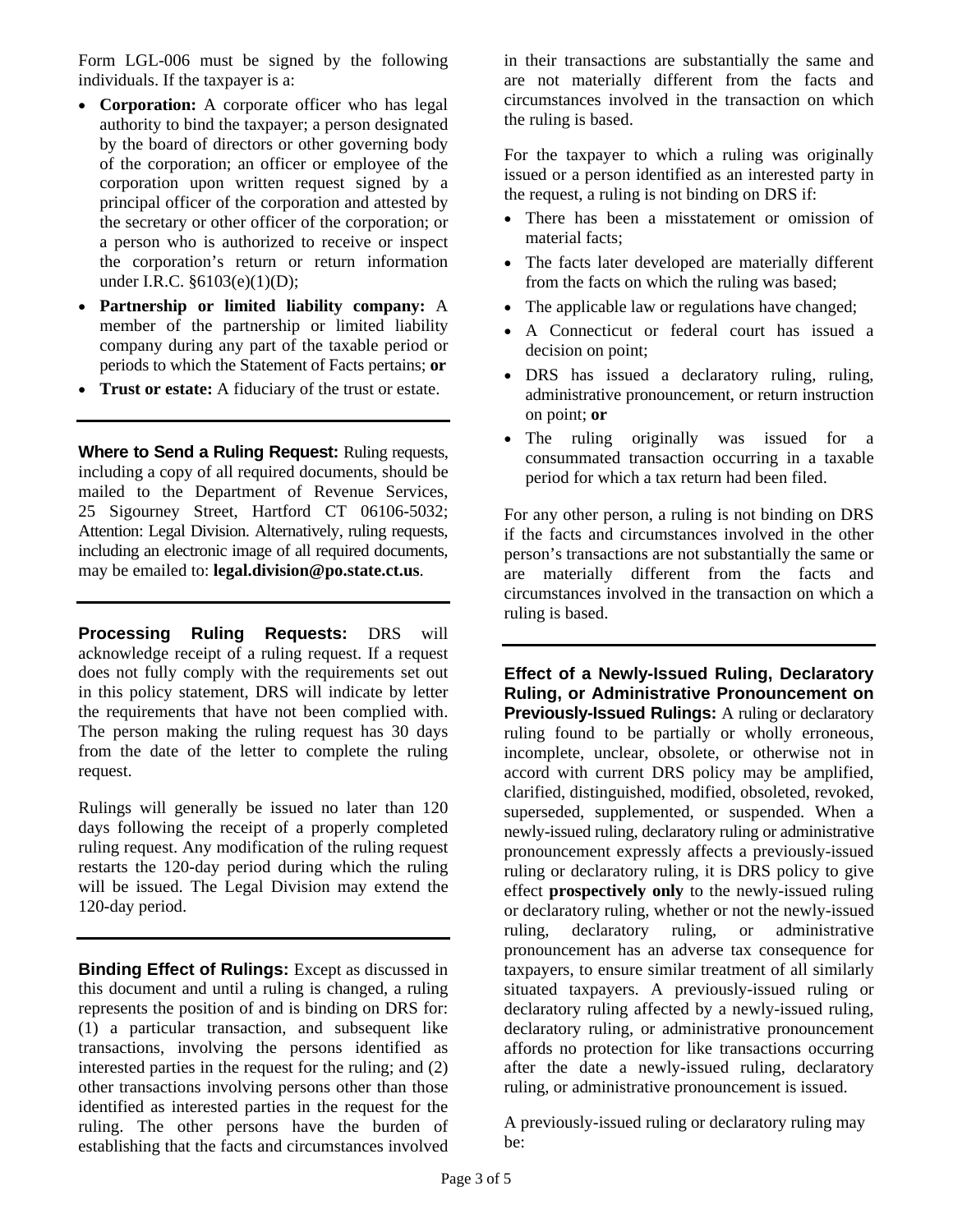- **Amplified:** Where no change is being made in a position taken by a previously-issued ruling, but the position is being extended to apply to a variation of the fact situation set forth by a newly-issued ruling or administrative pronouncement, the previously-issued ruling has been amplified. Thus, if a previously-issued ruling held that a principle applied to A and the newly-issued ruling holds that the same principle also applies to B, the previously-issued ruling is amplified. Compare with *Modified* below.
- **Clarified:** Where language in a previously-issued ruling is being made clear by a newly-issued ruling or administrative pronouncement because the language has caused, or may cause, some confusion, the previously-issued ruling has been clarified. The term clarified is not used where a position in a previously-issued ruling is being changed.
- **Distinguished:** Where a newly-issued ruling or administrative pronouncement mentions a previously-issued ruling to point out an essential difference between them, the previously-issued ruling has been distinguished.
- **Modified:** Where the substance of a previouslyissued ruling is being changed in part and is continued without change in part by a newlyissued ruling or administrative pronouncement, the previously-issued ruling has been modified. Thus, if a previously-issued ruling held that a principle applied to A but not to B and the newlyissued ruling or administrative pronouncement holds that the principle applies to both A and B, the previously-issued ruling is being modified by the newly-issued ruling because the newly-issued ruling or administrative pronouncement changes in part, and continues without change in part, the substance of a previously-issued ruling. Compare with *Amplified*, *Clarified*, and *Revoked.*
- **Obsoleted:** Where a previously-issued ruling is not considered determinative for future transactions, frequently because of changes in the underlying law or because a position taken in the ruling has been incorporated in a subsequently promulgated regulation or administrative pronouncement, the previously-issued ruling has been obsoleted. DRS generally indicates whether and to what extent the conclusion reached in the obsoleted ruling is still valid.
- **Revoked:** Where the substance of a previously-issued ruling is wholly changed and no part of the ruling is continued without change in a newly-issued ruling or administrative pronouncement, the previously-issued ruling has been revoked.
- **Superseded:** Where the newly-issued ruling or administrative pronouncement does nothing more than restate the substance of a previously-issued ruling, the previously-issued ruling has been superseded. If the newly-issued ruling or administrative pronouncement does more than restate the substance of a previously-issued ruling, a combination of terms is used. For example, where the substance of a previously-issued ruling is being changed in part and is continued without change in part but the valid portion is being restated in a newly-issued ruling or administrative pronouncement that is self-contained, the previously-issued ruling has been modified and superseded.
- **Supplemented:** Where a previously-issued ruling publishes a list, such as a list of the names of countries, and that list is expanded by adding more names in a newly-issued ruling or administrative pronouncement, the previously-issued ruling has been supplemented. Ultimately, a newly-issued ruling or administrative pronouncement may supersede the previously-issued ruling and those that supplement it.
- Suspended: Where the position taken in a previously-issued ruling will not be applied pending some further action, such as the issuance of new or amended regulations or the outcome of cases in litigation, the previously-issued ruling has been suspended.

**Consequence of an Adverse Ruling:** A taxpayer to which an adverse ruling is issued is not considered to be aggrieved as the term is used in pertinent sections of the Connecticut General Statutes. In contrast, a taxpayer to which an adverse declaratory ruling is issued may begin an action for declaratory judgment in the Superior Court as provided in the Uniform Administrative Procedure Act.

**Withdrawal of a Ruling Request:** A taxpayer may withdraw a ruling request at any time before the ruling is issued. DRS will keep all correspondence and documents and may consider them in any subsequent audit examination of the taxpayer.

### **Disclosure of Rulings and Ruling Requests:**

DRS will treat a ruling request, including a copy of all required documents, as return information as defined in Conn. Gen. Stat. §12-15(h)(2). Disclosure of return information is prohibited by Conn. Gen. Stat. § 12-15(a). However, DRS will publish the